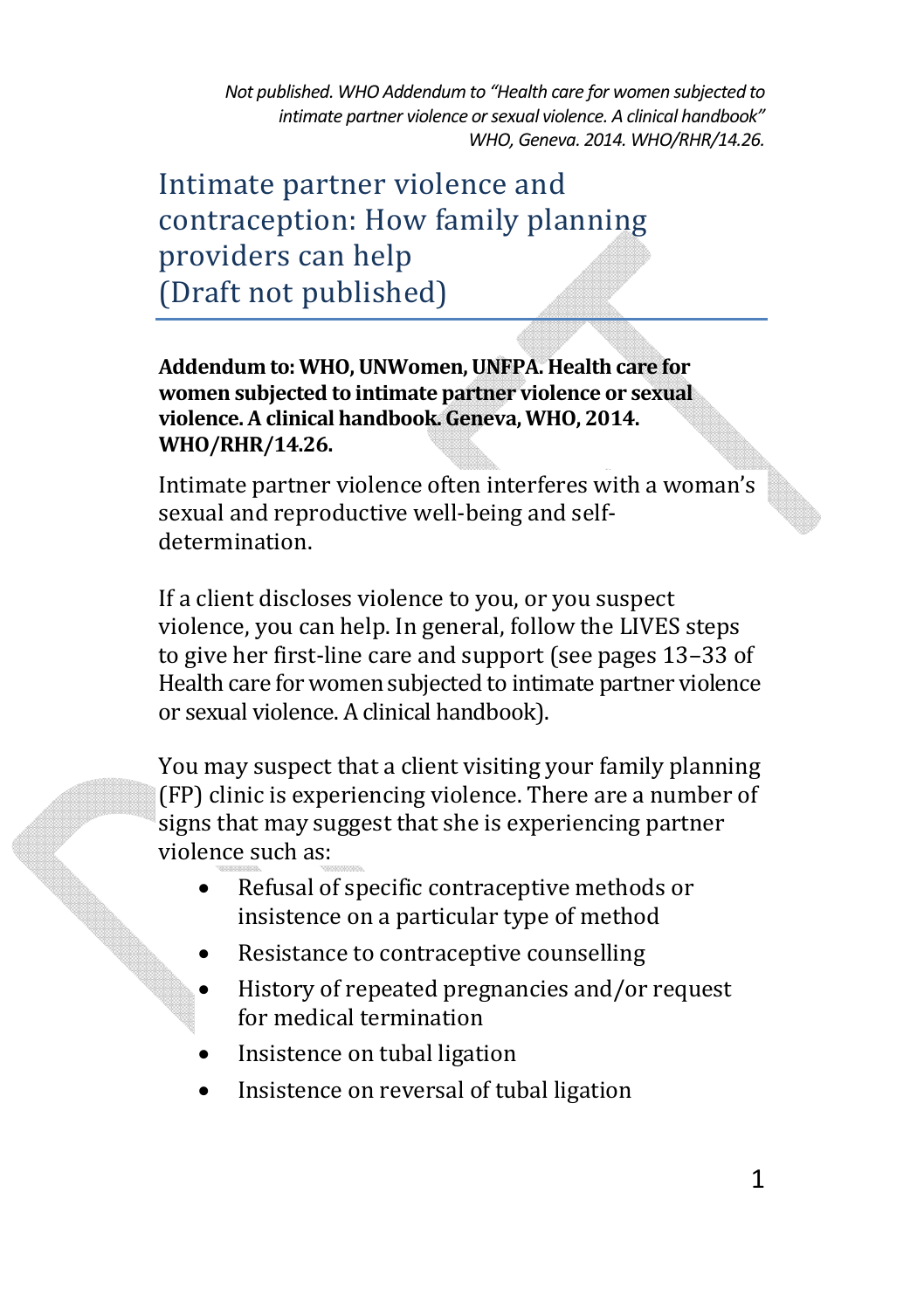## **What is reproductive coercion?**

Behaviours that interfere with contraceptive use and/or pregnancy have been called "reproductive coercion". These behaviours may come from someone who is, was, or wishes to be involved in an intimate or dating relationship. These behaviours may include:

- Attempts to make a woman pregnant against her wishes
- Controlling outcomes of a pregnancy: putting pressure on her to continue or to terminate her pregnancy
- Coercing a partner to have unprotected sex
- Interfering with contraceptive methods

A client who is seeking emergency contraception or abortion may be more likely to be experiencing intimate partner violence than your other clients. Be especially alert with these women for indications of violence.

To explore whether a client is experiencing partner violence and to support her to disclose violence, you may ask situation-specific questions as illustrated below.

| <b>Situation</b>           | <b>Illustrative questions</b>  |
|----------------------------|--------------------------------|
| Refusal of specific        | Contraceptive methods are      |
| contraceptive methods or   | widely used and have been      |
| insistence on a particular | found to be beneficial to the  |
| type of method             | health of women and their      |
|                            | children. Is there any problem |
|                            | at home that makes you         |
|                            | refuse this method?            |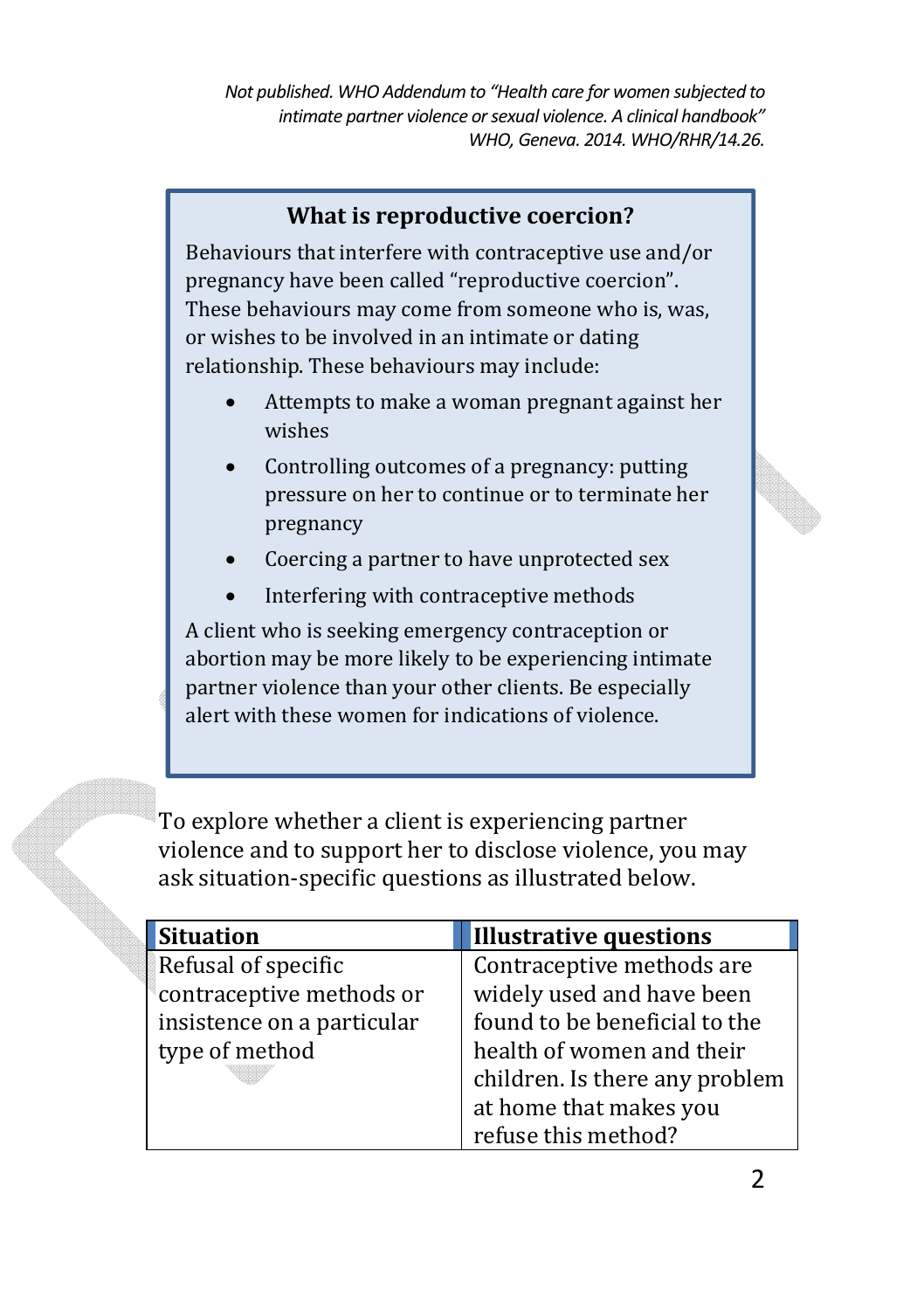| <b>Situation</b>             | <b>Illustrative questions</b>    |  |
|------------------------------|----------------------------------|--|
| Resistance to contraceptive  | We routinely offer all women     |  |
| counselling                  | counselling? FP procedures       |  |
|                              | have important health            |  |
|                              | benefits for women and their     |  |
|                              | children. Is there any           |  |
|                              | problem/Do you have any          |  |
|                              | worry which is preventing        |  |
|                              | you from being counseled?        |  |
| Insistence on tubal ligation | Although tubal ligation is       |  |
|                              | routinely offered as one         |  |
|                              | contraceptive method, is         |  |
|                              | there any particular reason      |  |
|                              | for your insistence on           |  |
|                              | undergoing this procedure?*      |  |
|                              | Is there any problem at home     |  |
|                              | which has made you take this     |  |
|                              | decision? Is there anyone at     |  |
|                              | home insisting on you getting    |  |
|                              | this procedure done?             |  |
| Looking anxious or           | You look very sad and I am       |  |
| depressed                    | very concerned about you.        |  |
|                              | Can you tell me how I can        |  |
|                              | help you?                        |  |
| Disclosure of insomnia or    | We all need to have good         |  |
| anxiety                      | sleep to lead a healthy life. Is |  |
|                              | there any particular reason      |  |
|                              | for the state you are in? Is     |  |
|                              | there something or someone       |  |
|                              | at home that might be            |  |
|                              | worrying you?                    |  |
|                              |                                  |  |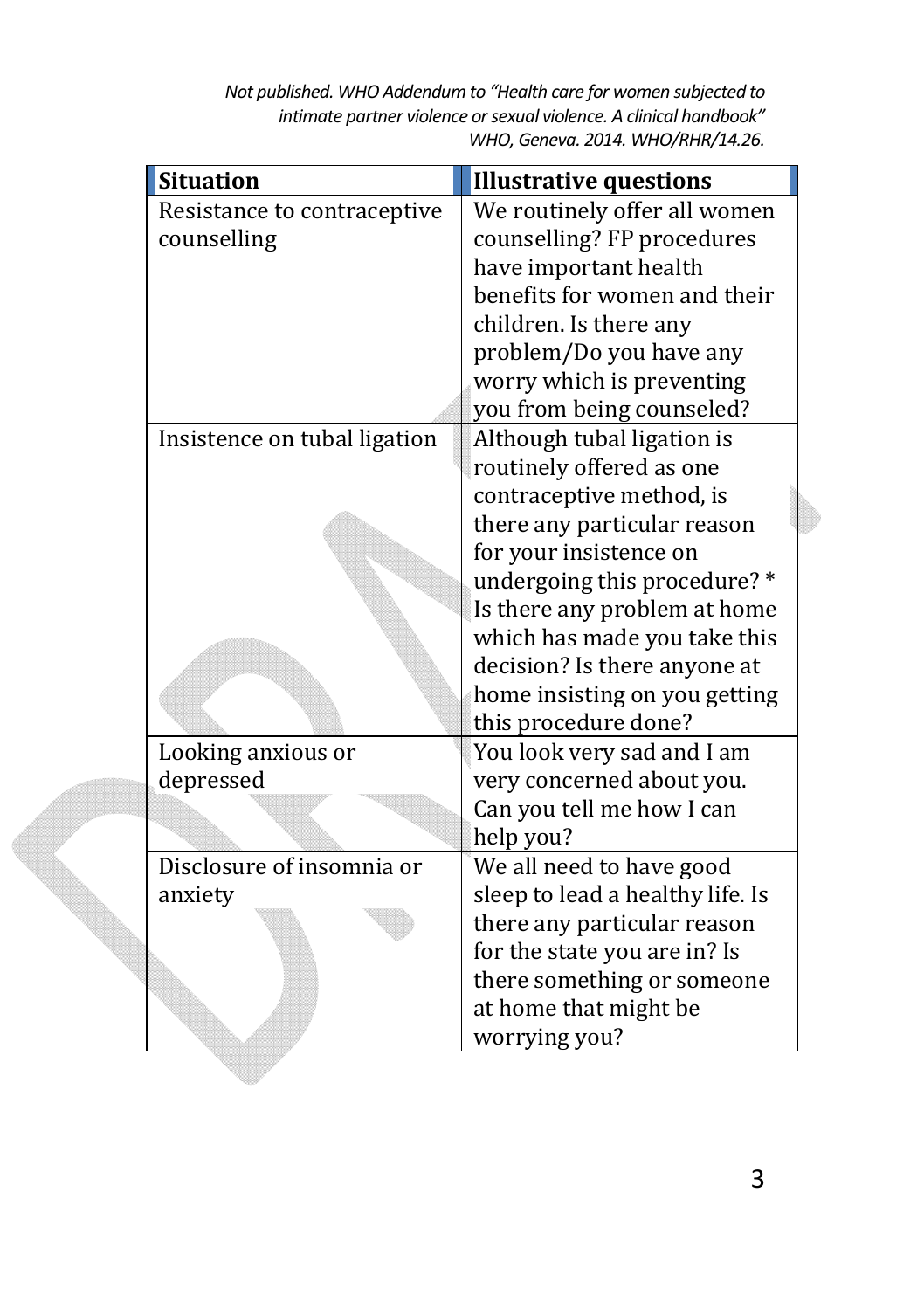In particular, explore issues of violence when counselling about method choice. Your skills as a family planning provider can especially help a woman deal with this aspect of her situation.

To explore how violence affects her reproductive and sexual life, you can ask these four questions:

- Has your partner ever told you not to use contraception, blocked you from getting a method, or hid or taken away your contraception?
- Has your partner ever tried to force you or pressure you to become pregnant?
- Has your partner ever refused to use a condom?
- Has your partner ever made you have sex without using contraception so that you would become pregnant?

Discuss her answers and how she can make the best choices in these circumstances.

If your client wants a method that would be hard for her partner to interfere with, you can discuss:<sup>1</sup>

• Injectable contraceptives. Intramuscular injectable contraceptives leave no signs on the skin. The 2- and 3-month injectables often stop menstrual periods after a time. This could be a concern if her partner monitors her periods. In contrast, monthly injectables usually make monthly cycles more regular. Let her know that injectables require regular follow up visits.

<u>.</u>

<sup>1</sup> Countries can adapt this section depending on what modern methods are commonly used.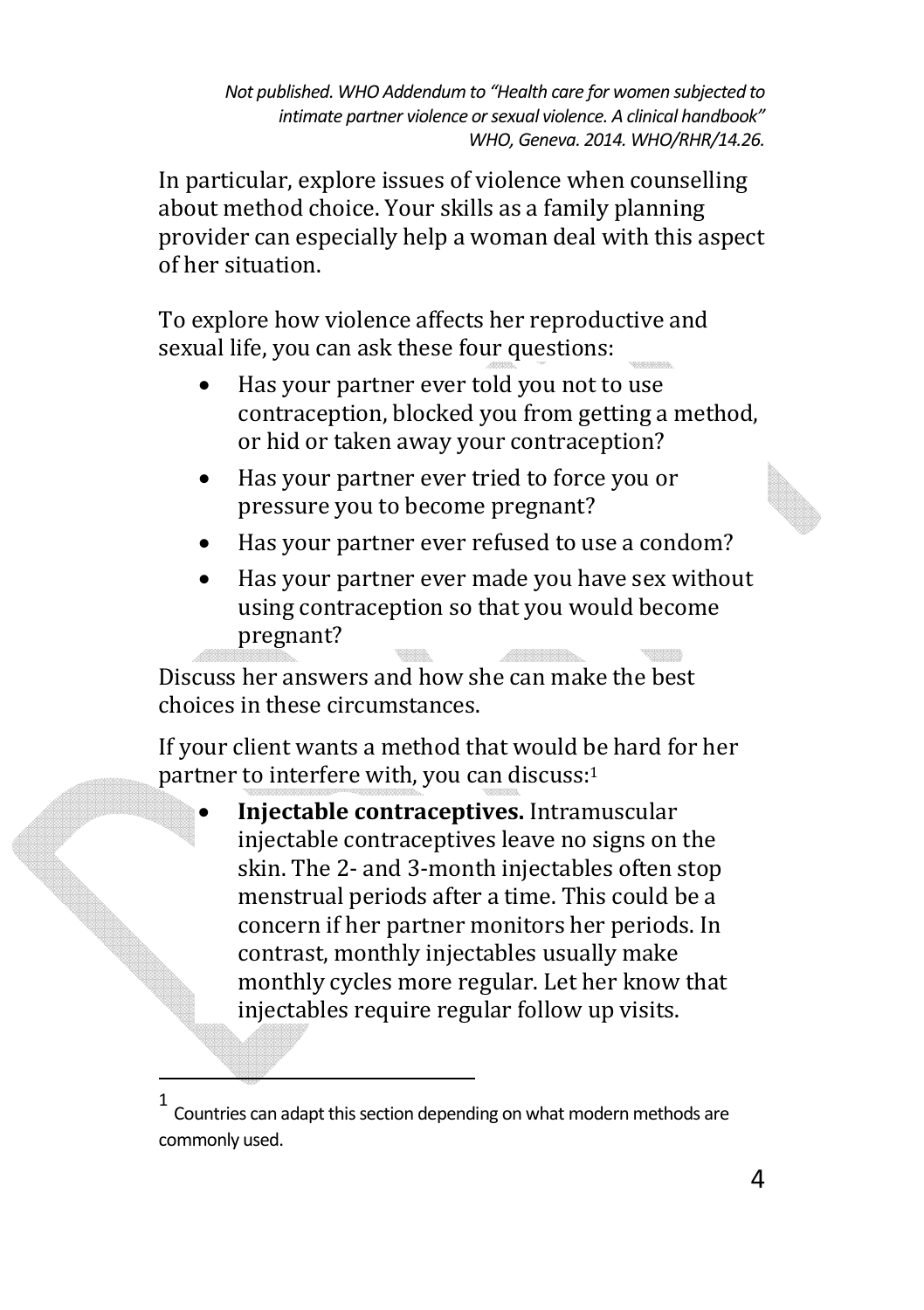- **Subcutaneously-administered depot medroxyprogesterone acetate** (DMPA-SC, 104 mg/0.65 mL). This is a new method added by WHO in its 2015 eligibility criteria for contraceptive methods<sup>2</sup>. It is highly effective and follows the same profile as DMPA intra-muscular. It also requires regular follow up.
- Implants. Once inserted under the skin, implants work for several years. Sometimes they can be seen and felt under the skin, however, many women will experience a change in their bleeding pattern. This can include no bleeding, intermittent and/or frequent spotting and bleeding, and rarely heavy/prolonged bleeding. Usually implants do not require regular follow up.
- Copper and hormonal (LNG) IUDs. They remain out of sight in the uterus. Copper IUDs are associated with increase menstrual flow, while hormonal IUDs can make the periods lighter or cause periods to stop.

It is important to assess the risk of STIs before placing an IUD<sup>3</sup>. Since women subjected to

<u>.</u>

http://apps.who.int/iris/bitstream/10665/181468/1/9789241549158\_eng.pdf?  $ua=1$ 

<sup>3</sup> IUDs cannot be initiated in women with current pelvic inflammatory disease (PID), current purulent cervicitis or Chlamydial infection, which are conditions that represent an "unacceptable health risk" for IUD initiation (MEC 4)(WHO. MEC, 2015). However if a woman has an IUD already in place, she can continue its use under mandatory appropriate treatment and close follow up. Women at increased risk of STI and HIV infections can

 $2^{2}$  For more information on this topic, see the World Health Organization 2015 *Medical elegibility criteria for contaceptive use. A WHO family planning cornerstone.* Fifth edition *.* Geneva, 2015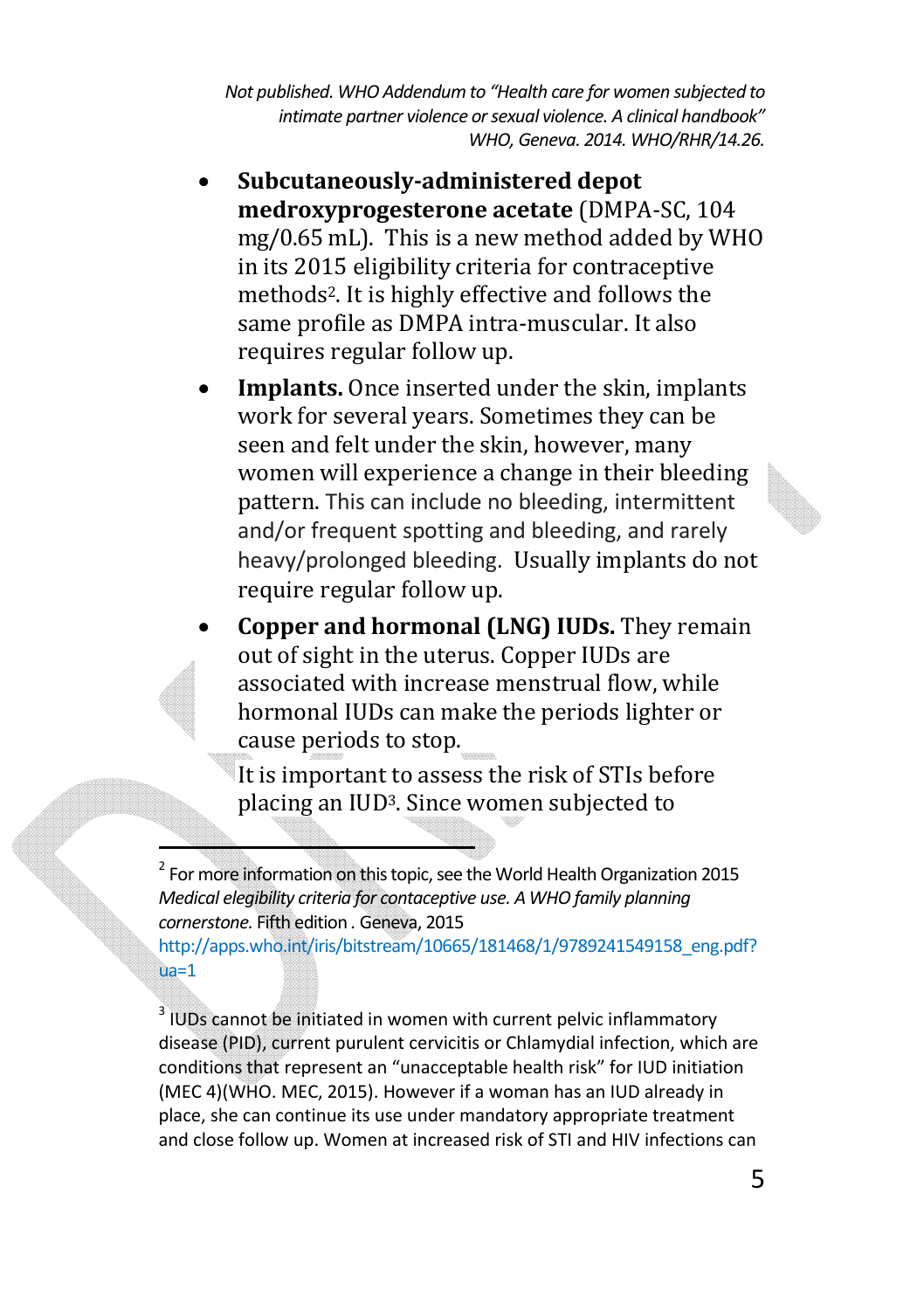intimate partner violence are at higher risk of STI and HIV infection, health care providers should take into account prevalence and individual risk to judiciously assess IUD insertion and continuation. Usually IUDs do not require regular follow up.

It is very important to make clear that the above contraceptive methods **DO NOT protect against STI or HIV infection**. Provide the woman with information and offer referral to support services for women's empowerment and skills building on condom use negotiation and safer sexual practices if available.

**Emergency contraception** (see section 2.2. page 49 of the Health care for women subjected to intimate partner violence or sexual violence. A clinical handbook)

Emergency contraceptive pills. The pills most commonly used for emergency contraception are levonorgestrel- only and combined estrogen-progestogen pills. In 2015, the WHO added the ulipristal acetate pills to the list of emergency contraceptive methods, although it is usually more expensive and has not been included yet in the WHO list of essential medicines. All these pills help prevent pregnancy if taken up to 5 days after unprotected intercourse. Clarify to the woman that emergency contraceptive pills are not designed to be

generally continue use of IUD under careful follow up (MEC 2). Regarding women with high HIV risk, and asymptomatic or mild HIV infection, WHO advises that the advantages of using the IUD generally outweigh the theoretical or proven risks (MEC 2). For women with severe or advanced HIV clinical disease (AIDS stages 3 or 4), IUD should not be initiated (MEC 3). However, in these cases, IUD can be continued under careful follow up (MEC 2). (For more information see: the 2015 WHO Medical eligibility criteria for contraceptive use).

1